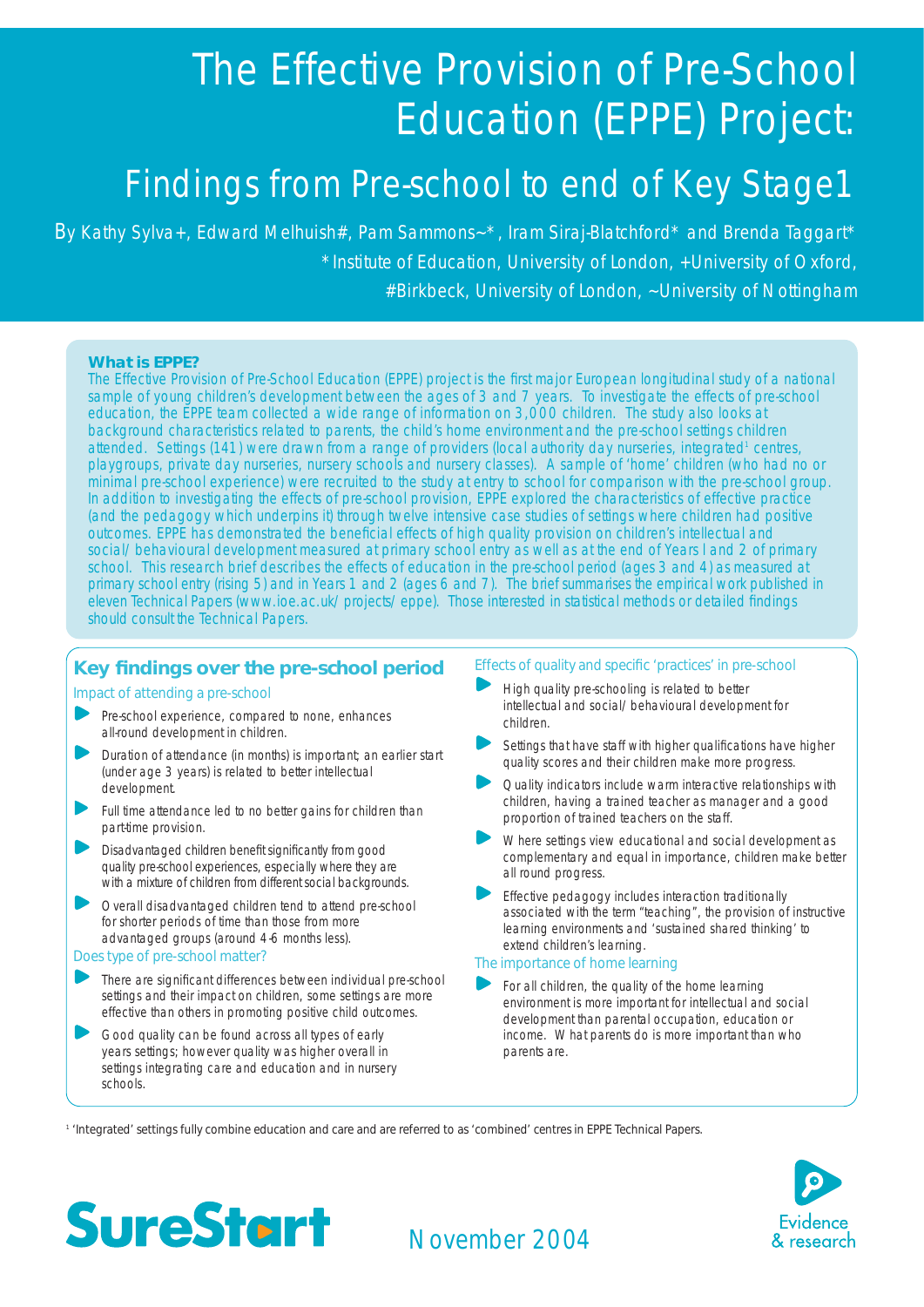#### **Key findings at the end of Key Stage 1** Lasting effects

The beneficial effects of pre-school remained evident throughout Key Stage 1, although some outcomes were not as strong as they had been at school entry.

#### Duration and quality

- The number of months a child attended pre-school continued to have an effect on their progress throughout Key Stage 1, although this effect was stronger for academic skills than for social behavioural development.
- Pre-school quality was significantly related to children's scores on standardised tests of reading and mathematics at age 6. At age 7 the relationship between quality and academic attainment was somewhat weaker but still evident, and the effect of quality on social behavioural development was no longer significant. High quality preschool provision combined with longer duration had the strongest effect on development.

#### Effective settings

Individual pre-schools varied in their 'effectiveness' for influencing a child's development. The advantages for a child's development of attending a particularly

'effective' pre-school centre persists up to age 7. Of course this does not mean that contemporaneous experiences at primary school have no impact on children's lives – only that the individual pre-schools attended continued to have an influence.

#### Vulnerable children

- A small group of children continued to be at risk of special educational needs (2.3% of the EPPE sample had full statements), with more of the home children falling into this group even after taking into account background factors.
- Multiple disadvantage continued to have a negative affect on intellectual and social development up to the end of Key Stage1. However, the impact of English as an additional language (EAL) is much reduced at age 7, compared to the strength of the effect at age 3 and 5.

#### Home learnign environment

The effect of home learning activities during the preschool period continues to be evident in children's developmental profiles at the end of Key Stage 1.

# **The Aims of EPPE**

EPPE explored five questions:

1. What is the impact of pre-school on children's intellectual and social/behavioural development? 2. Are some pre-schools more effective than others

in promoting children's development? 3. What are the characteristics of an effective preschool setting?

4. What is the impact of the home and childcare history on children's development?

5. Do the effects of pre-school continue through Key Stage 1 (ages 6 and 7 years)?

## **Measuring the short and medium term impact of preschool provision**

EPPE studied a range of different types of preschools and 3,000 children from differing social backgrounds. An important element in the study has been to ensure that fair comparison can be made between individual settings and types of provision. Similarly, the study has taken into account the contribution to children's development of background factors such as birth weight, gender, parental qualification/occupations and the home learning environment. The pre-school effects reported in this paper are therefore 'net' of child and family factors. Only by taking account of background influences can fair comparison be made across settings.

EPPE researchers assessed children at three to four years old when they joined the study. Assessments were undertaken to create a profile of each child's intellectual and social/behavioural development (their attainment) using standardised assessments and reports from the pre-school worker who knew the child best. Children were assessed again at entry to school and analyses were carried out to compare children's progress, taking into account the range of background factors referred to above. Further assessments were carried out at the end of Years 1 and 2.

#### Comparing pre-school children to the 'Home' children

From analyses of children's development during pre-school, and comparisons with the 'home'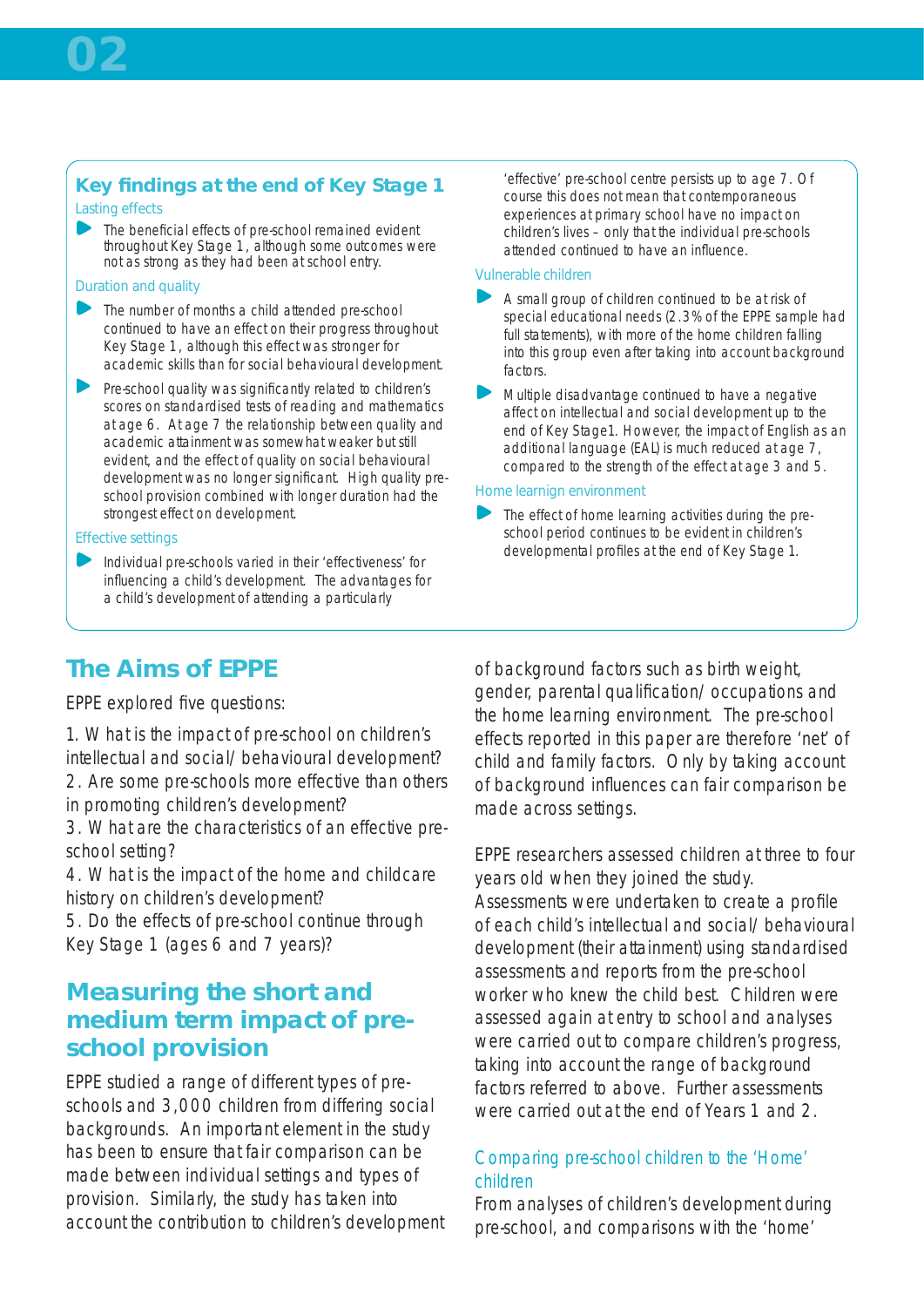

children, EPPE found that pre-school attendance improves all children's development. Children with no pre-school experience (the 'home group') had poorer cognitive attainment, sociability and concentration when they started primary school.

### Duration of pre-school and timing of entry

A number of factors associated with attendance at pre-school were also explored. EPPE shows that a child's duration at pre-school (measured in months) was related to their intellectual gains at school entry and again at the end of Key Stage 1. An early start at pre-school (between 2 and 3 years) was also linked with better intellectual attainment and being more sociable with other children (Peer sociability). The benefits of an early start continue to be evident at the end of Key Stage 1. There was evidence that an early start in group settings, particularly before the age of 2, led to slightly increased behaviour problems for a small group of children when they were 3 and again at 5. There was no evidence that full-day attendance led to better development than half-day attendance.

### Effect on different groups of children

The research explored whether pre-school had an impact on the progress of different kinds of children. Pre-school was particularly beneficial to children who are more disadvantaged. EPPE shows that one in three children were 'at risk' of developing learning difficulties at the start of preschool, however, this fell to one in five by the time they started school<sup>2</sup>. This suggest that pre-school can be an effective intervention for the reduction of special educational needs (SEN), especially for the most disadvantage and vulnerable children.

Different groups of children have different needs. Results suggest that specialised support in preschools, especially for language and pre-reading skills, can benefit children from disadvantaged backgrounds and those for whom English was an additional language. Disadvantaged children

are more likely to have adverse social profiles at age 3 and at school entry. The slightly increased risk of anti-social behaviour seen in a small group of children starting pre-school before age 3 can be reduced by high quality pre-school. Whilst not eliminating disadvantage, pre-school can help to ameliorate the effects of social disadvantage and can provide children with a better start to school. Therefore, investing in good quality pre-school provision can be seen as an effective means of achieving targets concerning social exclusion and breaking cycles of disadvantage.

It is also interesting to note that at entry to preschool girls generally show better social development than boys, especially in cooperation/conformity and independence and concentration. Girls also show better cognitive outcomes than boys.

## **The effects on children of preschool characteristics**

#### **Quality**

An important question for the EPPE research was whether higher quality pre-school provision makes a difference to the intellectual and social behavioural development of young children. If so, what is essential in ensuring quality? Information from observations on the quality of each setting, using standardised rating scales, showed a significant link between higher quality and better intellectual and social/behavioural outcomes at entry to school. For example, children in high quality centres showed more independence and reduced anti-social/worried behaviour by the time they enter primary school. The quality of the interactions between children and staff were particularly important; where staff showed warmth and were responsive to the individual needs of children, children made more progress.

### Quality and staff qualifications

Quality makes a difference to children's development. There was a significant relationship between the quality of a pre-school centre and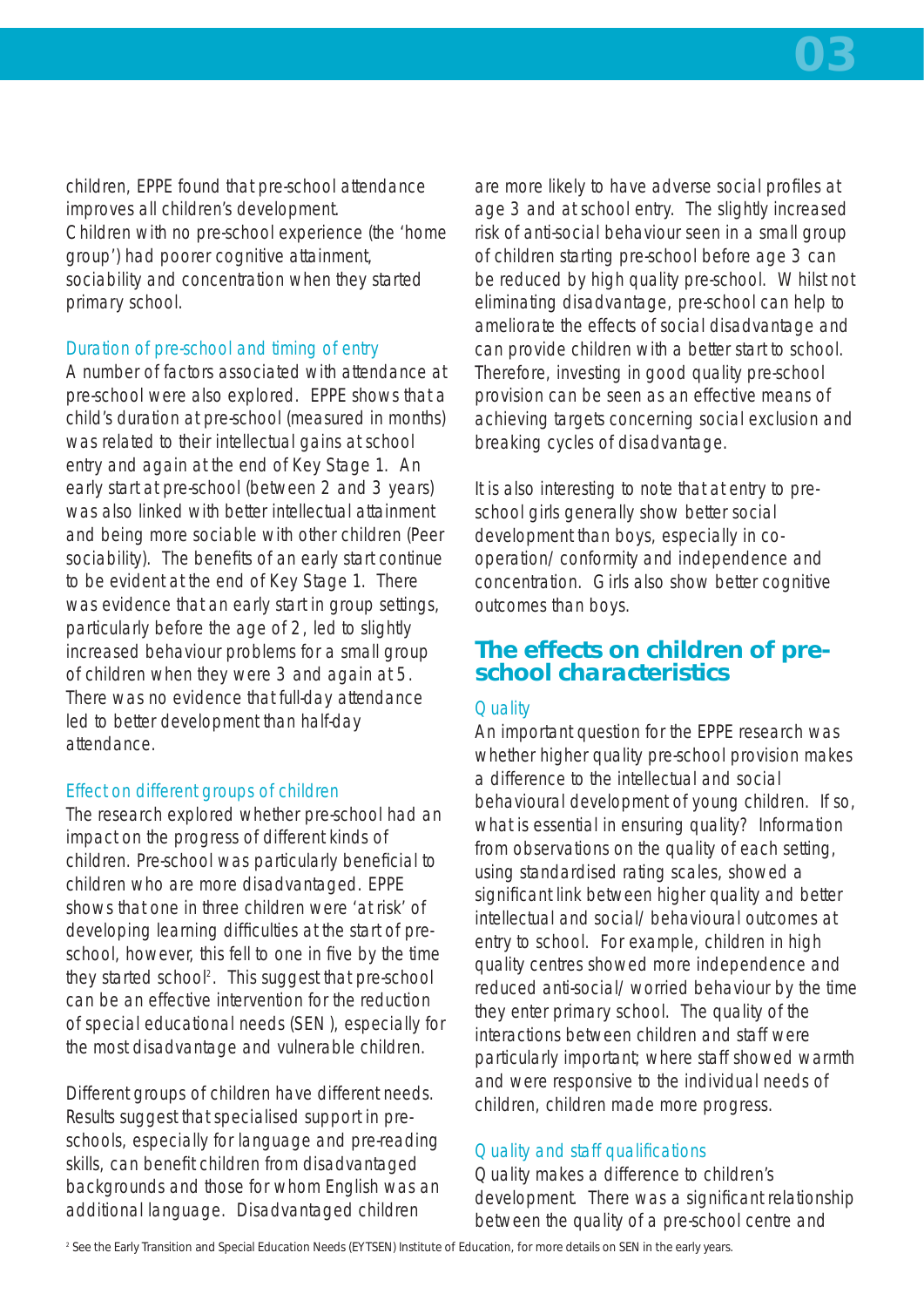# **04**

improved child outcomes. There was also a positive relationship between the qualifications of staff and ratings of quality. Children made more progress in pre-school centres where staff had higher qualifications, particularly if the manager was highly qualified. Having trained teachers working with children in pre-school settings (for a substantial proportion of time, and most importantly as the curriculum leader) had the greatest impact on quality, and was linked specifically with better outcomes in pre-reading and social development at age 5.

### Balance in the curriculum

One of the rating scales used to assess quality measured four of the developmental domains in the Foundation Stage Curriculum. Centres which put particular emphasis on literacy, maths, science/environment and children's 'diversity' (catering to children of different genders, cultural backgrounds and abilities or interests) promoted better outcomes for children in their subsequent academic attainment, especially in reading and mathematics at age 6. EPPE found that settings strong on the intellectual aspects of the curriculum tended to be strong on the social/behavioural side as well.

### Type of pre-school

Even after taking account of a child's background and prior intellectual skills, the type of pre-school a child attends has an important effect on their developmental progress. Integrated centres that fully combine education with care and have a high proportion of trained teachers, along with nursery schools, tend to promote better intellectual outcomes for children. Similarly, fully integrated settings and nursery classes tend to promote better social development even after taking account of children's backgrounds and prior social behaviour.

Good quality pre-school education can be found in all kinds of settings, however the EPPE data indicates that integrated centres and nursery

school provision have the highest scores on preschool quality, while playgroups, private day nurseries and local authority day nurseries centers have lower scores. The integrated centres in the EPPE sample were all registered as nursery schools but had extended their provision to include flexible hours for childcare along with substantial health and family support services.

### Social mix

Disadvantaged children do better in settings with a mixture of children from different social backgrounds rather than in settings catering mostly for children from disadvantaged families. This has implications for the siting of centres in areas of social disadvantage.

## **The impact of the home learning environment on children's development**

In addition to the child assessments and pre-school centre information, interviews were conducted with parents when their child entered the study (with follow-up questionnaires when the children were in school). These were used to collect detailed information about childcare histories, characteristics of children, their families and home environments. This wealth of information has enabled the research study to investigate some of the influences affecting young children that have a significant relationship with their later intellectual and social/behavioural development. These factors clustered around demographic influences, the home learning environment and patterns of childcare before entering the study.

What parents and carers do makes a real difference to young children's development. The EPPE project developed an index to measure the quality of the home learning environment (HLE). There are a range of activities that parents undertake with pre-school children which have a positive effect on their development. For example, reading with the child, teaching songs and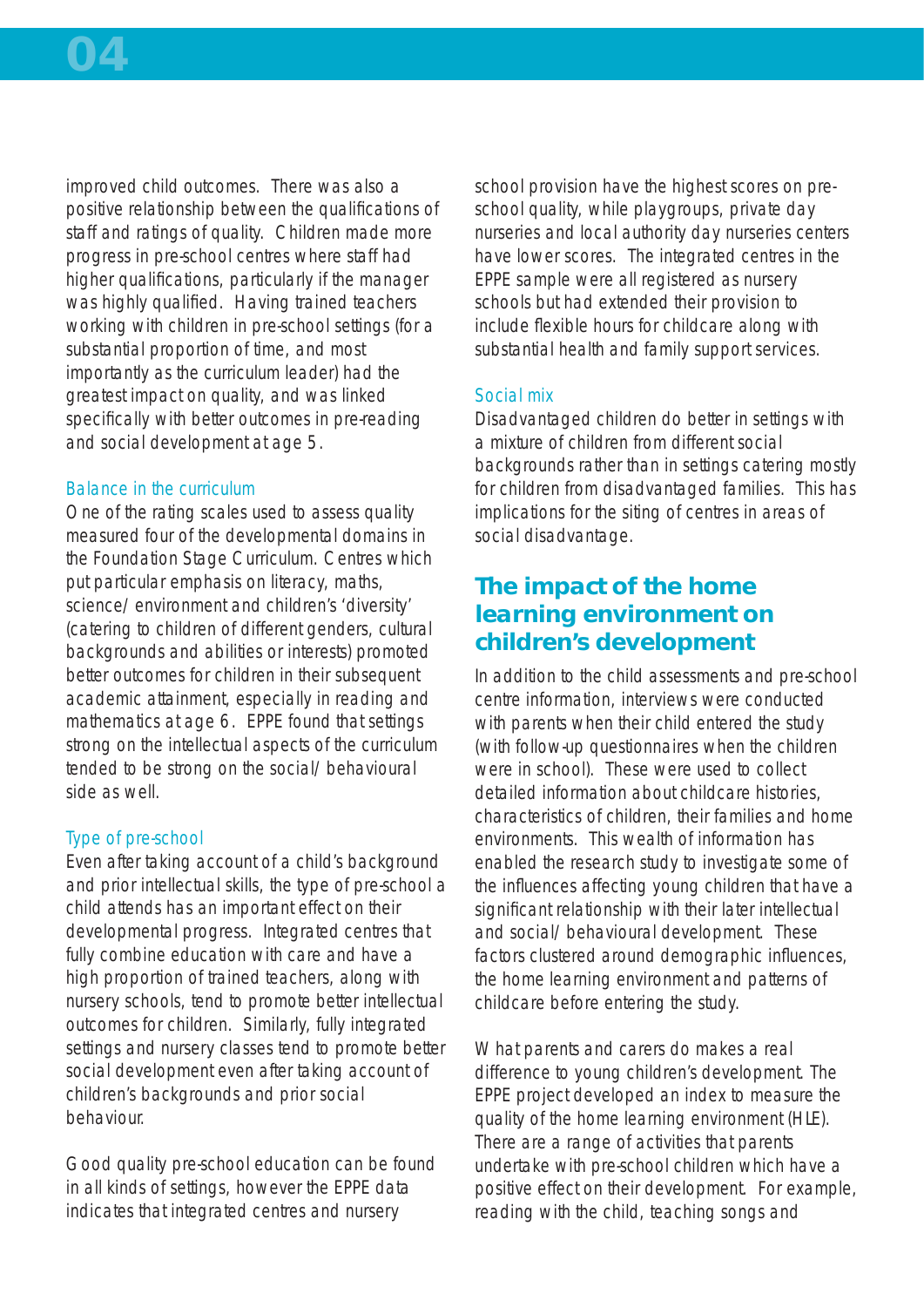nursery rhymes, painting and drawing, playing with letters and numbers, visiting the library, teaching the alphabet and numbers, taking children on visits and creating regular opportunities for them to play with their friends at home, were all associated with higher intellectual and social/behavioural scores. These activities could also be viewed as 'protective' factors in reducing the incidence of SEN because children whose parents engaged regularly in home learning activities were less likely to be at risk for special educational needs. The home learning environment was only moderately associated with parents' educational or occupational level and was more strongly associated with children's intellectual and social development than either parental education or occupation. In other words what parents do with their children is more important than who parents are. Poor mothers with few qualifications can improve their children's progress and give them a better start at school by engaging in activities at home that engage and stretch the child's mind. This EPPE finding underpins the work in programmes such as Local Sure Start and Children's Centres that target areas of high social disadvantage.

EPPE demonstrated a strong relationship between children's outcomes and parental factors but this was somewhat weaker for child social/behavioural development than for cognitive development. Research has consistently indicated that there are strong associations between certain factors related to disadvantage (such as low socio-economic status or SES, low income, mother's educational levels etc.) and children's poor intellectual attainment at school. However, few large-scale research studies have been able to explore the very wide range of background factors considered in the EPPE study, especially daily activities in the home.

The parent, family and home characteristics of children are inter-related and causal attributions cannot be made. For instance the higher

incidence of lower attainment amongst children with young mothers is also likely to reflect other factors, including lower qualification levels and reduced employment levels for this group. Bearing this in mind, our findings indicate that there is a strong relationship between a child and family background characteristics at entry to preschool but this reduces (though is still strong) by the time a child enters primary school. This indicates that pre-school, whilst not eliminating differences in social backgrounds, can help to reduce the disadvantage children experience from some social groups and can help to reduce social exclusion.

## **Revealing practice through case studies**

Through analysing the progress of children during the pre-school period, researchers identified individual settings that promoted children's developmental outcomes beyond what would be expected given the child's developmental profile at age 3 and their social background. EPPE conducted intensive case studies in 12 centres identified in the middle and upper range of 'effectiveness'. 'Effectiveness' was based on the amount of progress children made at each centre, after controlling for pre-test and social background. The purpose of the case studies was to explore the practices that might explain why children fared so well in some of them. This has important implications for all those working directly with young children as it describes practices linked to children's developmental gains (see EPPE Technical Paper 10, Siraj-Blatchford et al, 2003).

The case studies identified seven areas that are particularly important when working with children aged 3 to 5 years.

1. *The quality of adult-child verbal interactions.*

More 'sustained shared thinking' was observed in settings where children made the most progress.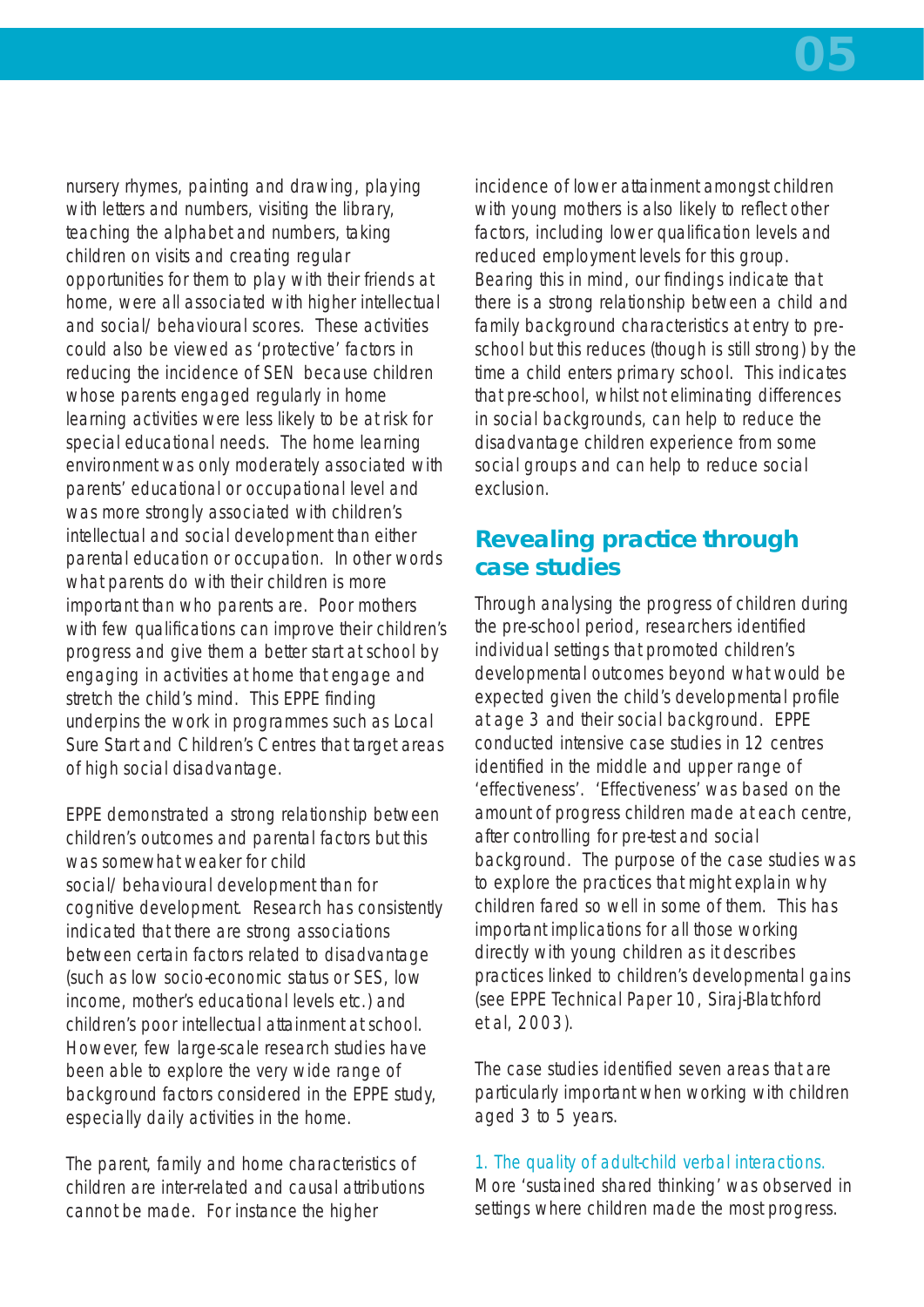# **06**

'Sustained shared thinking' occurs when two or more individuals 'work together' in an intellectual way to solve a problem, clarify a concept, evaluate an activity, extend a narrative etc. Both parties must contribute to the thinking and it must develop and extend the understanding. It was more likely to occur when children were interacting 1:1 with an adult or with a single peer partner and during focussed group work. In addition to sustained shared thinking, staff engaged in open-ended questioning in the settings where children made the most progress and provided formative feedback to children during activities. Adult 'modelling' skills or appropriate behaviour was often combined with sustained periods of shared thinking; open-ended questioning and modelling were also associated with better cognitive achievement. RECOMMENDATION: Encourage episodes of 'sustained shared thinking' with the children.

2. *Initiation of activities.* In effective settings, the balance of who initiated the activities, staff or child, was about equal. Similarly in effective settings the extent to which staff members extended child-initiated interactions was important. Almost half the child-initiated episodes that contained intellectual challenge included interventions from a staff member to extend the child's thinking. Freely chosen play activities often provided the best opportunities for adults to extend children's thinking. It may be that extending childinitiated play, coupled with the provision of teacher-initiated group work, are the most effective vehicles for learning. Children's cognitive outcomes appear to be directly related to the quantity and quality of the teacher/adult planned and initiated focused group work. RECOMMENDATION: Work towards an equal balance of child and adult initiated activity.

3. *Knowledge and understanding of the curriculum.* Pre-school workers' knowledge of the particular curriculum area that is being addressed is vital. Curriculum knowledge is just as important in the

early years as it is at any later stage of education.

4. *Knowledge about how young children learn.* The knowledge of child development underpins sound practice but is often weak among early years staff. This gap could be reduced through initial training and continuous professional development. Staff need a good grasp of the appropriate pedagogy for child's understanding and interests to develop fully. There has been a long debate about the extent to which pre-school education should be formal or informal, often summarised by the extent to which the curriculum is 'play' based. EPPE concludes that in most effective centres 'play' environments were used to provide the basis of instructive learning. However, the most effective pedagogy combines both 'teaching' and providing freely chosen yet potentially instructive play activities. Effective pedagogy for young children is less formal than for primary school but its curricular aims can be both academic as well as social and emotional. RECOMMENDATION for 3 and 4: Ensure staff have both curriculum knowledge as well as knowledge and understanding of child development. Improve the child development content of both initial and continuing professional development courses.

5. *Adult skills to support children.* Qualified staff in the most effective settings provided children with more curriculum-related activities (especially language and mathematics) and they encouraged children to engage in challenging play. The most highly qualified staff also provided the most instruction, and were the most effective in their interactions with the children, using the most sustained shared thinking. Less qualified staff were significantly better at supporting learning when they worked with qualified teachers. RECOMMENDATION: Aim at a good proportion of trained teachers on the staff.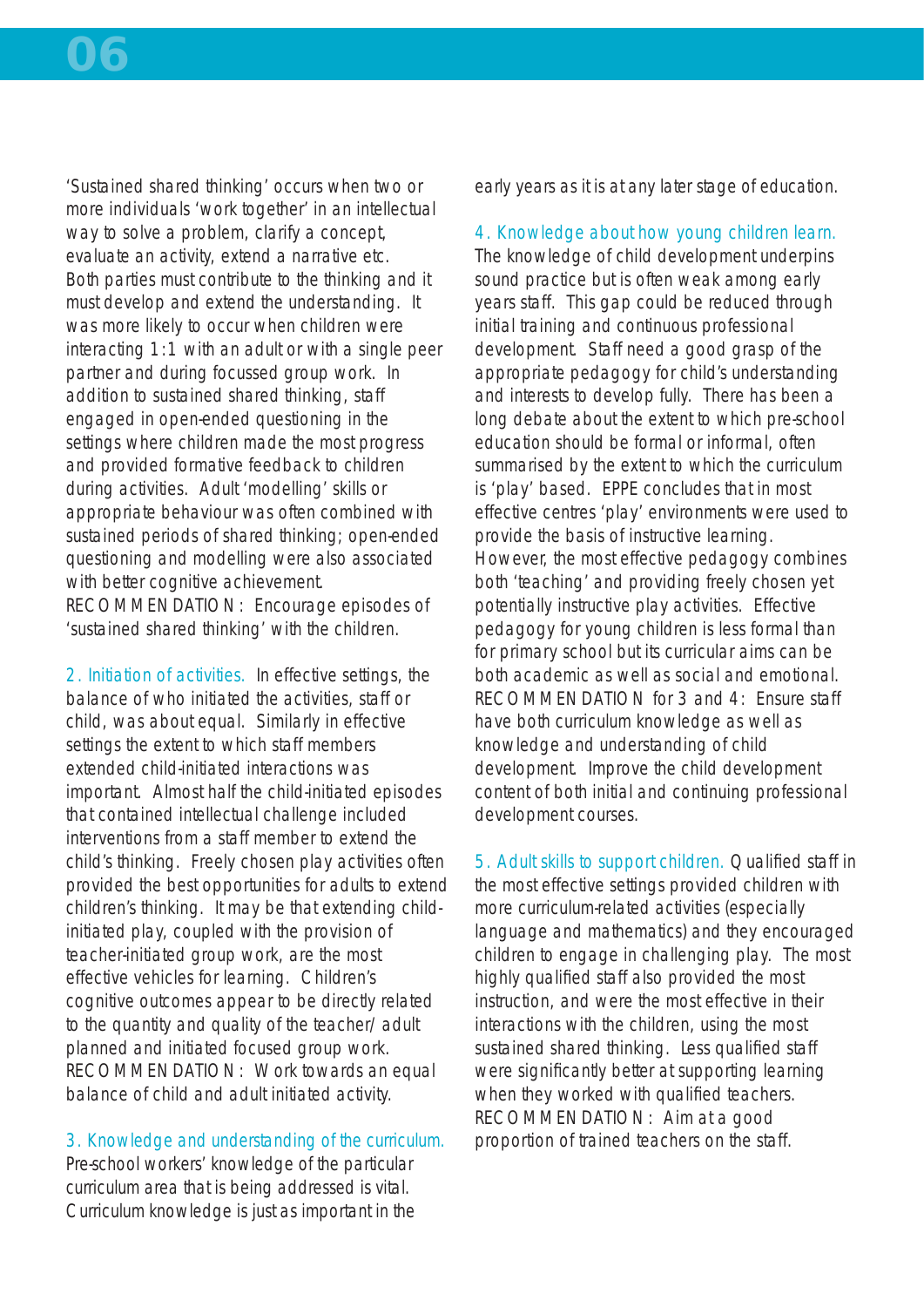#### 6.*There were more intellectual gains for children in centres that encouraged high levels of parent engagement in their children's learning.* The most

effective settings shared child-related information between parents and staff, and parents were often involved in decision making about their child's learning programme. More particularly, children did better where the centre shared its educational aims with parents. This enabled parents to support children at home with activities or materials that complemented those experiences in the Foundation Stage.

RECOMMENDATION: Engage parents in their children's learning and share educational aims with them.

### 7. *The most effective settings adopted discipline/behaviour policies in which staff supported children in rationalising and talking*

*through their conflicts.* In settings that were less effective in this respect, our observations showed that there was often no follow up on children's misbehaviour and, on many occasions, children were 'distracted' or simply told to stop. RECOMMENDATION: Encourage behaviour policies in which staff support children's behaviour management through reasoning and talk.

## **The influence of early childcare before entry to the EPPE study**

Our parental interviews discussed childcare 'history' before their child entered the study. This revealed that non-parental childcare before three years of age had several effects:

High levels of 'group care' before the age of three (and particularly before the age of two) were associated with slightly higher levels of anti-social behaviour for a small group of children when assessed at age 3. This effect was largely restricted to children attending Local Authority and Private Day nurseries where substantial numbers of children attended from infancy onwards. If children with higher anti-social behaviour

attended a high-quality setting between 3 and 5 years, then their anti-social behaviour decreased.

Although moderate levels of childminder care were not associated with increased anti-social behaviour, extremely high levels were. Where there was substantial care from a relative (usually grandmothers) there was less anti-social behaviour and more co-operative behaviour in children.

### **Methodology**

EPPE used the following sources of information: standardised child assessments taken over time, child social/behavioural profiles completed by pre-school and primary staff, parental interviews, interviews with pre-school centre staff, quality rating scales and case study observations and interviews. The case studies included detailed documentation of naturalistic observations of staff pedagogy, and systematic structured target child observations of children's learning. Information was also gathered and analysed using interviews with parents, staff and managers and through intensive and wide ranging documentary analysis and a literature review of pedagogy in the early years.

Many sources of data have been used in statistical analyses to explore the contribution to children's development by pre-school settings after taking account of a range of child, parent and home background factors. EPPE has produced rigorous and persuasive data for policy makers and provided practical guidance on quality for practitioners.

## **Relationship of EPPE findings to other research**

The EPPE findings are similar to other research studies and this increases confidence in its conclusions.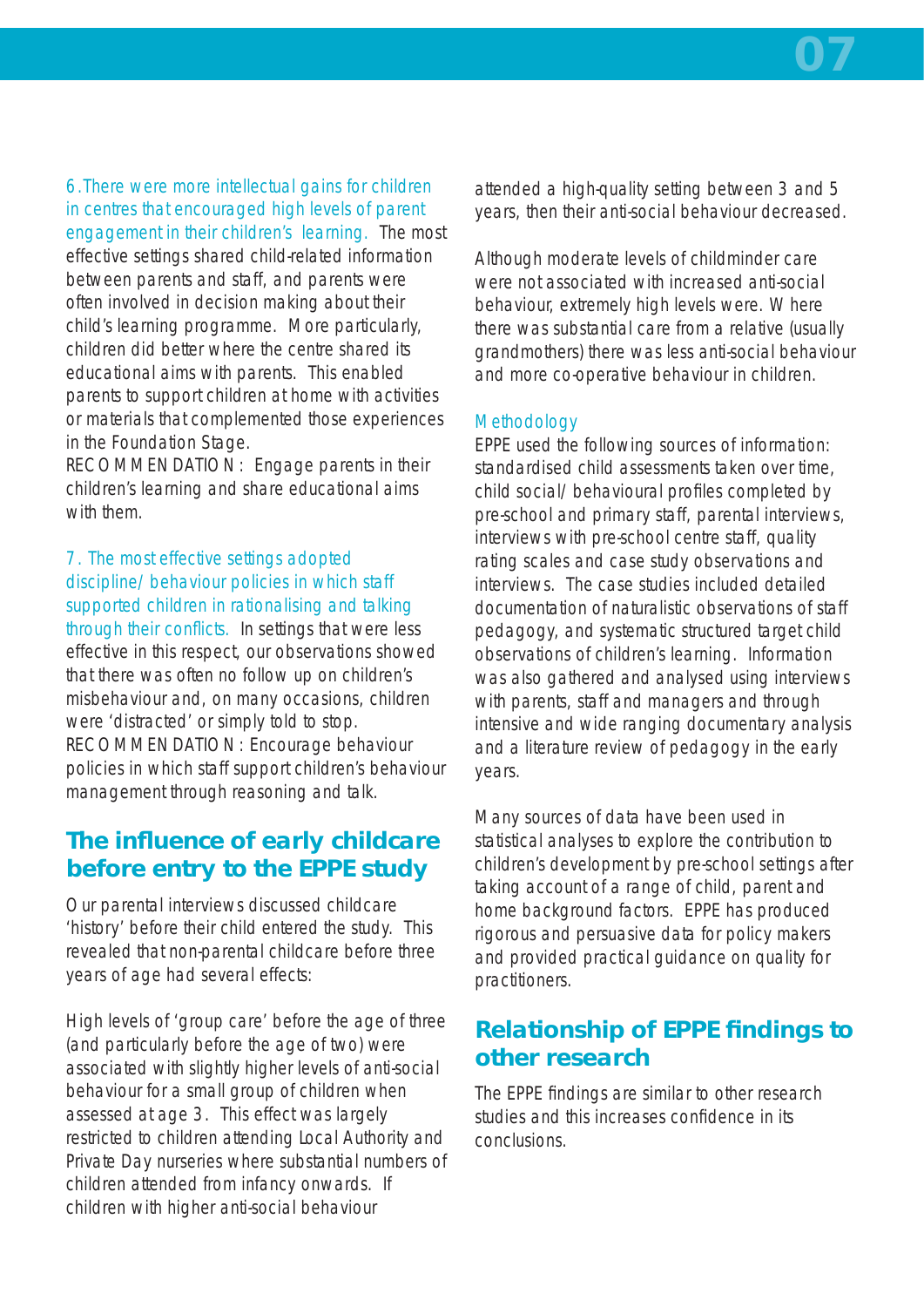# **08**

Related studies have shown:

• Short-term, positive effects of pre-school education have been shown conclusively in the U.S., Sweden, Norway, Germany, Canada, Northern Ireland and New Zealand (See Melhuish, 2004a).

• The effects of greater staff training and qualifications have been shown in the U.S. (Peisner-Feinberg and Burchinal, 1997) and in Northern Ireland (Melhuish et al., 2000).

• The contribution of quality to children's developmental progress has been shown in many studies, often using the ECERS observational scale (Melhuish, 2004a and b).

• The US National Institute of Child Health and Development Study (NICHD) found that family characteristics have a greater impact on outcomes for children than pre-school factors. However, the effect of attending pre-school (versus not) on developmental progress is greater than the effect of social disadvantage. In addition, for children attending pre-school, the effect of attending a specific centre is about half that of all social background factors (NICHD, 2002).

• Early day care was found in EPPE to relate to increased cognitive outcomes better Independence and Peer Sociability at 5 years but also to increased anti-social behaviour. These findings are similar to those in the US and Northern Ireland (NICHD, 2002; Melhuish et al., 2001, 2002).

• The findings on disadvantage are mirrored elsewhere (see Melhuish, 2004a) and are the basis of policy initiatives all over the world (Young, 1996).

• EPPE is one of few studies (the only in the UK) to demonstrate the role of pre-school education as an effective means of early intervention in SEN (Sammons et al., 2002).

• EPPE is the first large-scale multi-level modelling study to show convincingly that individual preschool centres have lasting effects on children's development.

## **Summary**

This study has demonstrated the positive effects of high quality pre-school provision on children's intellectual and social behavioural development up to the end of Key Stage 1 in primary school. The EPPE research indicates that pre-school can play an important part in combating social exclusion and promoting inclusion by offering disadvantaged children, in particular, a better start to primary school. The findings indicate preschool has a positive impact on children's progress over and above important family influences. The quality of the pre-school setting experience as well as the quantity (more months but not necessarily more hours/day) are both influential.

The results show that individual pre-school centres vary in their effectiveness in promoting intellectual progress over the pre-school period, and indicate that better outcomes are associated with certain forms of provision. Likewise, the research points to the separate and significant influence of the home learning environment. These aspects (quality and quantity of pre-school and home learning environment) can be seen as more susceptible to change through policy and practitioner initiatives than other child or family characteristics, such as SES.

The EPPE project has become well known for its contribution to 'evidence based policy' in early years education and care. Its findings are robust because they are based on sound and innovative research methods. The implications for policy of the EPPE project have been spelled out clearly and are being discussed – and acted upon – at national and local level. EPPE set out to contribute to the debate about the education and care of young children; the EPPE mixed-method research design targeted issues that could 'make a difference' to the lives of young children and their families.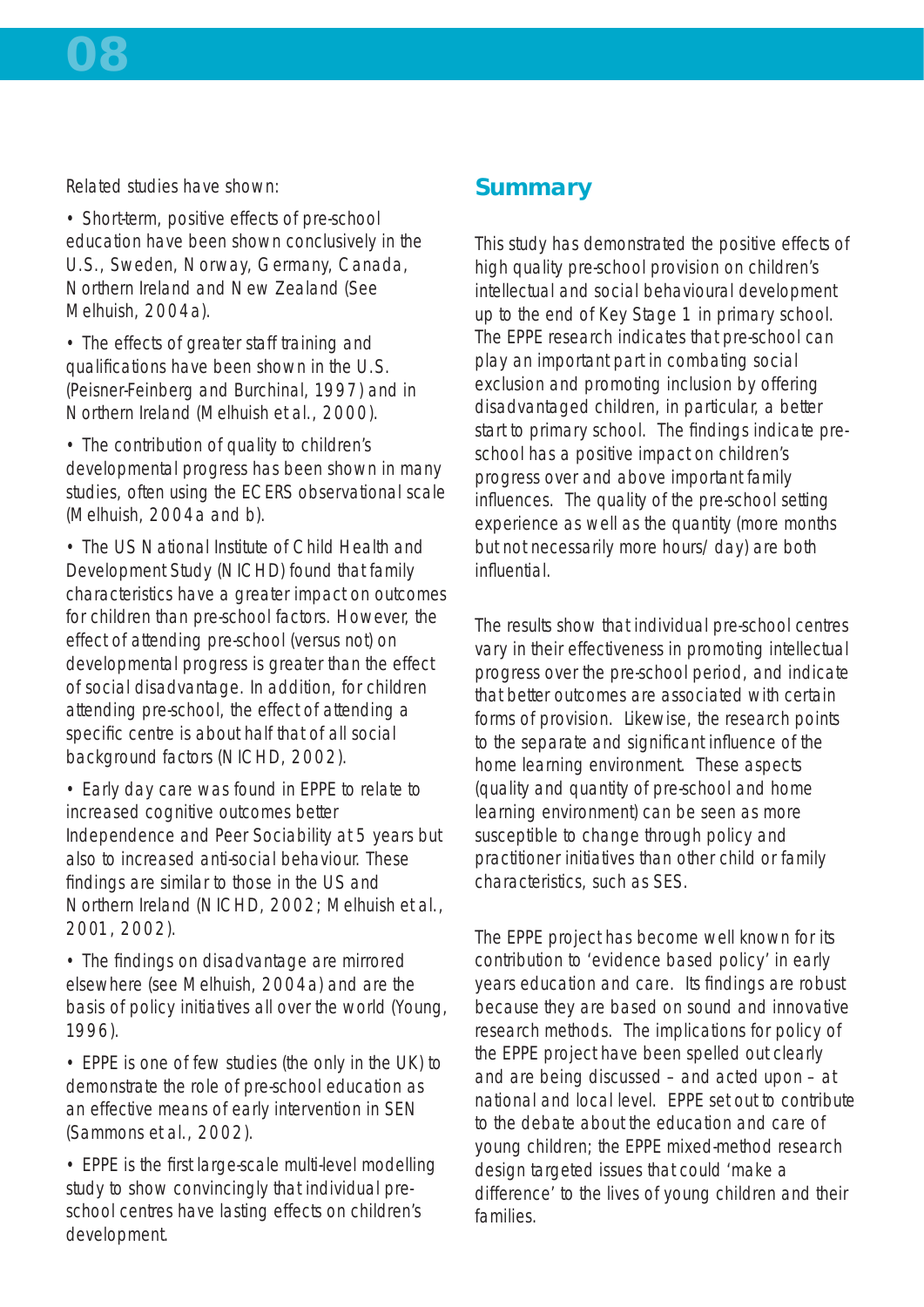

The research is now extended in the continuation study, EPPE 3-11 also funded by the DfES, to find out if the effects of early education that were so evident at ages 5 and 7 continue through to the age 11. Moreover, the team are investigating the way in which educational experiences in Key Stage 2 interact with the earlier pre-school experiences in the shaping of cognitive and social/behavioural outcomes for children at the transition to secondary school.

## **References**

- Borge, A. & Melhuish, E. C. (1995). A longitudinal study of childhood behaviour problems, maternal employment and day care in a rural Norwegian community, International Journal of Behavioural Development, 18, 23 - 42.
- Melhuish, E. C. (2004a). A literature review of the impact of early years provision upon young children, with emphasis given to children from disadvantaged backgrounds. Report to the Comptroller and Auditor General. London: National Audit Office. Available at http://www.nao.org.uk/publications/ nao\_reports /03-04/268\_literaturereview.pdf
- Melhuish, E. C. (2004b). Child Benefits: The importance of investing in quality childcare. London: Daycare Trust.
- Melhuish, E. C., Quinn, L., McSherry, K. Sylva, K., Sammons, P., & Siraj-Blatchford, I., (2000). The Effective Pre-school Provision in Northern Ireland Project, Technical Paper 1: Characteristics of the centres in the EPPNI sample: Observational profiles. Belfast: Stranmillis University College Press.
- Melhuish, E. C., Quinn, L., Sylva, K., Sammons, P., Siraj-Blatchford, I., Taggart, B. and Shields, C. (2001), The Effective Pre-School Provision Northern Ireland (EPPNI) Project: Technical Paper 5 - Progress of Cognitive Development at the Start of P1. Belfast: Stranmillis University College.
- Melhuish, E., Quinn, L., Sylva, K., Sammons, P., Siraj-Blatchford, I., Taggart, B., & Currie, G. (2002). Pre-school Experience and Social/Behavioural Development at the Start of Primary School. Northern Ireland. The Stranmillis Press.
- NICHD. (2002), 'Early Child Care and Children's Development Prior to School Entry: results from the NICHD Study of Early Child Care.' American Educational Research Journal, 39, (1): 133-164.
- Young M. E. (1996) Early Child Development: Investing in the Future. Washington, DC: The World Bank
- Sammons, P., Smees, R., Taggart, B., Sylva, K., Melhuish, E. C., Siraj-Blatchford, I. and Elliot, K. (2002), The Early Years Transition and Special Educational Needs (EYTSEN) Project: Technical Paper 1 - Special Needs Across the Pre-School Period. London: DfES / Institute of Education, University of London.